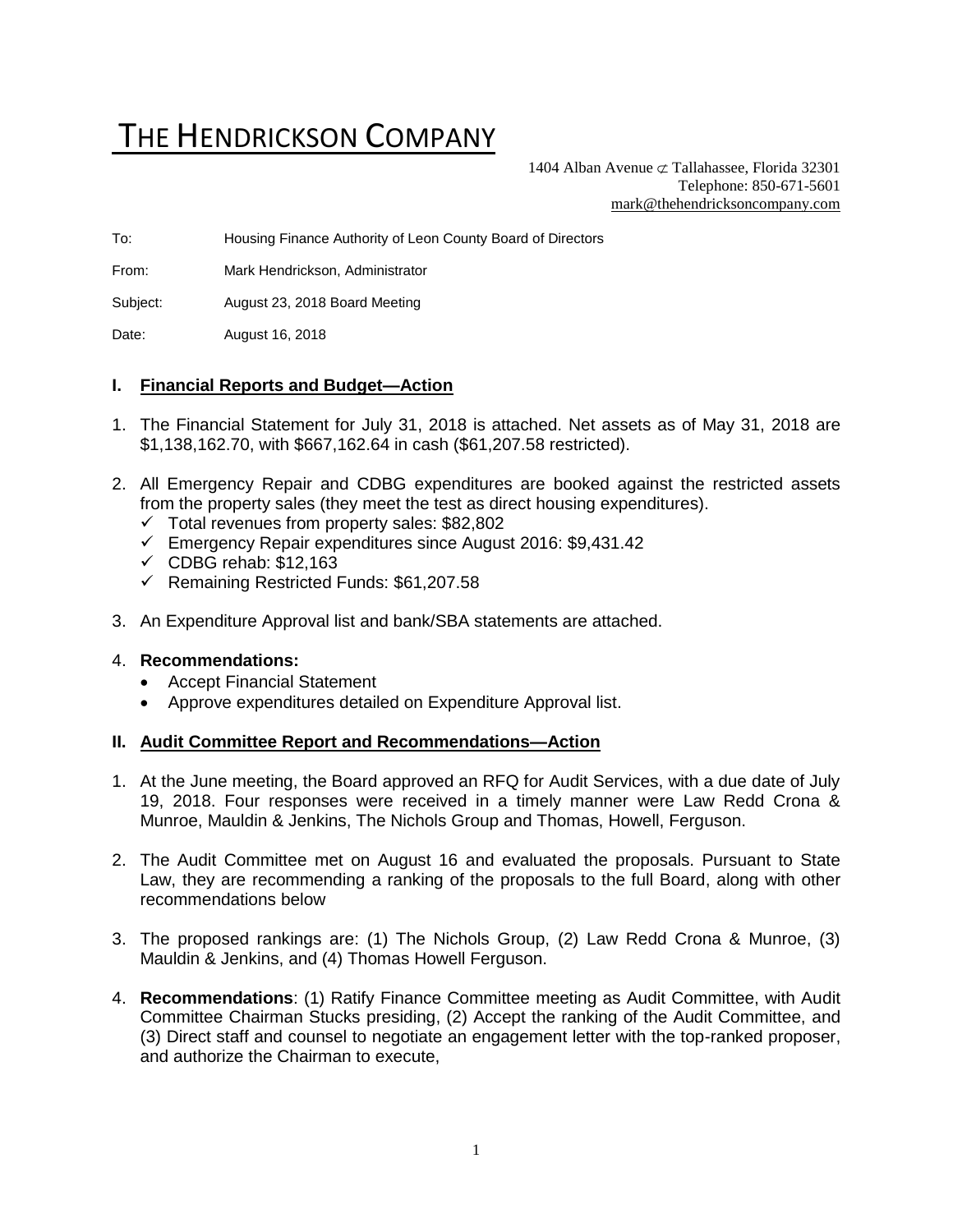#### **III. Emergency Repair Program—Action**

- 1. The HFA authorized an emergency repair program, for minor repairs that need immediate attention—and are not covered by the County's SHIP Program. A total of \$30,000 has been authorized for this program through September 30, 2018, with another \$30,000 committed for FY 18-19. Individual repairs are limited to \$1,650 per home (\$7,500 for senior or persons with special needs that reside in mobile homes).
- 2. The total amount of repairs funded through October 2017 was \$17,351.43. These repairs were paid by County check with funds drawn from the HFA's account, leaving \$12,648.57 available for repairs this fiscal year.
- 3. Since October 2017, the County has been paying for repairs directly, with a plan to request reimbursement from the HFA when all remaining funds are used. This FY, the County has expended or committed \$12,863.96, leaving \$0 available for additional homeowners needing repairs (technically, \$215.39 over the funding limit, but excess can be applied to next FY allocation).
- 4. County staff indicate that due to the high volume of rain related emergency repairs, they may be requesting an advance on the FY 18-19 funds this month.
- 5. **Recommendation:** None at this time.

#### **IV. Real Estate—Informational**

- 1. The Real Estate Division is responsible for selling surplus properties designated for affordable housing, with proceeds of the sale coming to the HFA. An advertisement for the properties was published in the Tallahassee Democrat on five days in January and February. There were no meaningful responses to the advertisement.
- 2. Sales of six properties generated total revenues to the HFA of \$82,802.
- 3. At the April meeting, the Board directed the Administrator to develop a proposed marketing strategy for selling the properties to non—profit organizations. That work is in progress. We are awaiting the completion of the County's procurement process for a realtor/broker, so that the properties can be placed on the MLS. Dan Rigo indicates that the Broker selection is on the September 4 BCC agenda, and he expects a contract to be executed by the end of September.
- 4. Mr. Rogers and Ms. Leigh have not evaluated the new properties made available for sale.
- 5. **Recommendation**: None.

#### **V. Lakes at San Marcos Quarterly Occupancy Report—Informational**

- 1. The Board requested that the reports be shared quarterly. The latest report is attached.
- 2. The development is 98% occupied, up 3% since April.
- 3. **Recommendation**: None.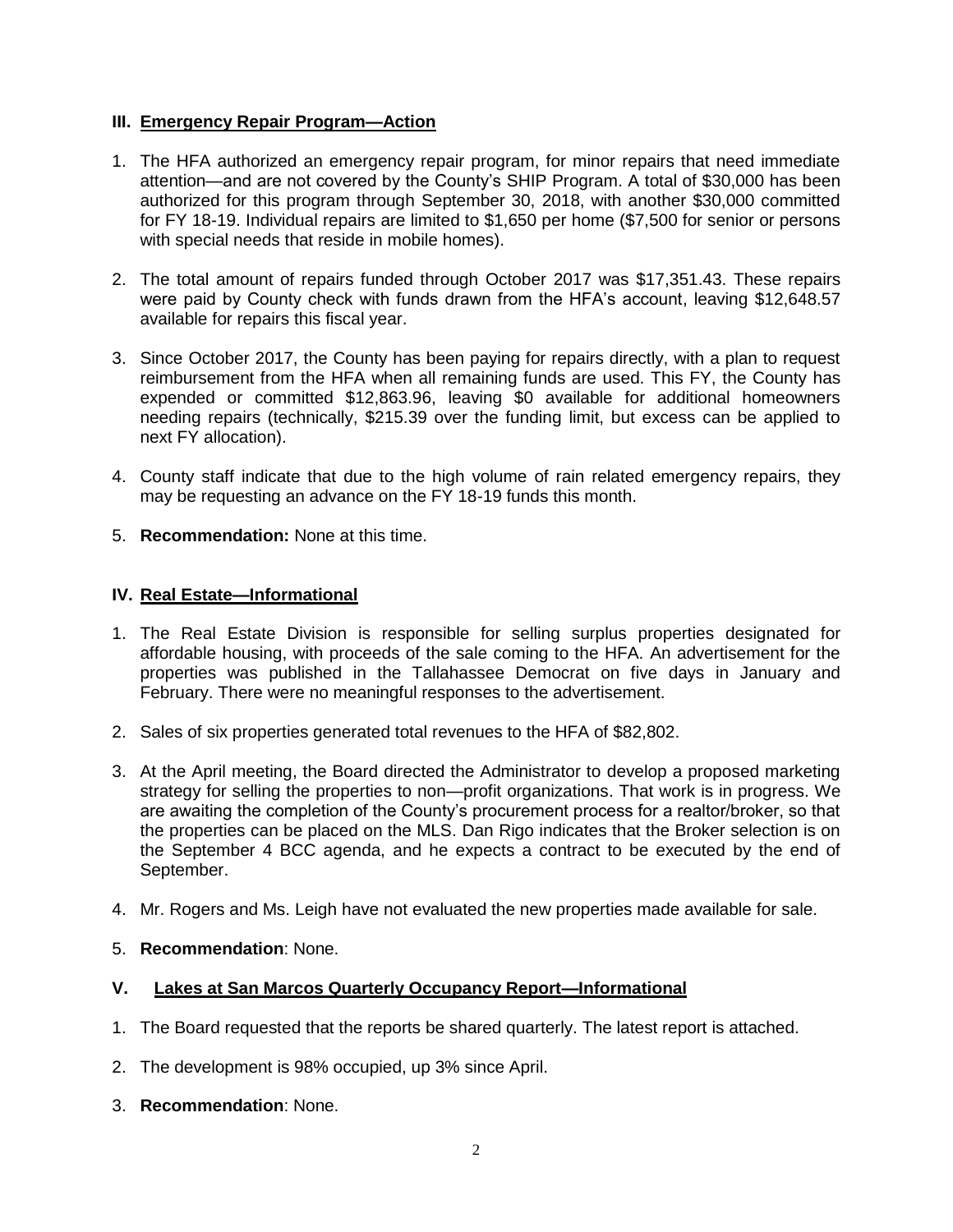#### **VI. Legal Update—Action**

- 1. The HFA and the County entered into an MOU, which among other things, divided the old DPA loans into those with repayments due to the HFA and with repayments due to the County. As a follow-up to the MOU, the HFA General Counsel has proposed an agreement on the procedures and responsibilities of each party when a foreclosure notice is received. A copy of the agreement is attached.
- 2. The Ethics and Sunshine Training is scheduled for this meeting.
- 3. **Recommendation**: Approve agreement with County related to foreclosure procedures and authorize the Chairman to execute.

### **VII. To-Do List—Informational**

| <b>To-Do Item</b>                              | <b>HFA</b> | <b>Admin</b>   | CAO | <b>SL</b> | <b>NBN</b> | <b>Status</b> | <b>Completed</b> |
|------------------------------------------------|------------|----------------|-----|-----------|------------|---------------|------------------|
| <b>Prior to October 2015 Meeting</b>           |            |                |     |           |            |               |                  |
| Set date for Stakeholders Meeting. At          | X          |                |     |           |            | Administrator |                  |
| June 2018 meeting, staff directed to move      |            |                |     |           |            | evaluating    |                  |
| forward with the concept                       |            |                |     |           |            |               |                  |
| December 2016                                  |            |                |     |           |            |               |                  |
| HFA to seek additional donations of            | X          |                |     |           |            | In progress   |                  |
| property from lending institutions. Mr. Gay    |            |                |     |           |            |               |                  |
| volunteered to draft letter and provide        |            |                |     |           |            |               |                  |
| lender contacts.                               |            |                |     |           |            |               |                  |
| February 2018                                  |            |                |     |           |            |               |                  |
| HFA DPA Loans: The Board requested             |            | X              |     |           |            | On hold       |                  |
| that contact with borrowers that appeared      |            |                |     |           |            |               |                  |
| to be in violation of agreement be             |            |                |     |           |            |               |                  |
| contacted with report back to HFA Board in     |            |                |     |           |            |               |                  |
| June                                           |            |                |     |           |            |               |                  |
| <b>April 2018</b>                              |            |                |     |           |            |               |                  |
| The Board directed the Administrator draft     |            | X              |     |           |            | In progress   |                  |
| a proposed policy for Board consideration      |            |                |     |           |            |               |                  |
| on ways to market the properties to non-       |            |                |     |           |            |               |                  |
| profits at a discount.                         |            |                |     |           |            |               |                  |
| Chairman Lewis directed the Administrator      |            |                |     |           | $\times$   | Request       | On August        |
| to place the training on the Ethics and        |            |                |     |           |            | postponement  | Agenda           |
| Sunshine laws on the June HFA agenda           |            |                |     |           |            | to August     |                  |
| <b>June 2018</b>                               |            |                |     |           |            |               |                  |
| Board directed staff to obtain the list of the |            | X              |     |           |            | Emailed       | Done             |
| 30 new properties and distribute to Board      |            |                |     |           |            |               |                  |
| Chairman Lewis directed the Administrator      |            | $\overline{X}$ |     |           |            |               |                  |
| to invite lenders to the September HFA         |            |                |     |           |            |               |                  |
| meeting                                        |            |                |     |           |            |               |                  |